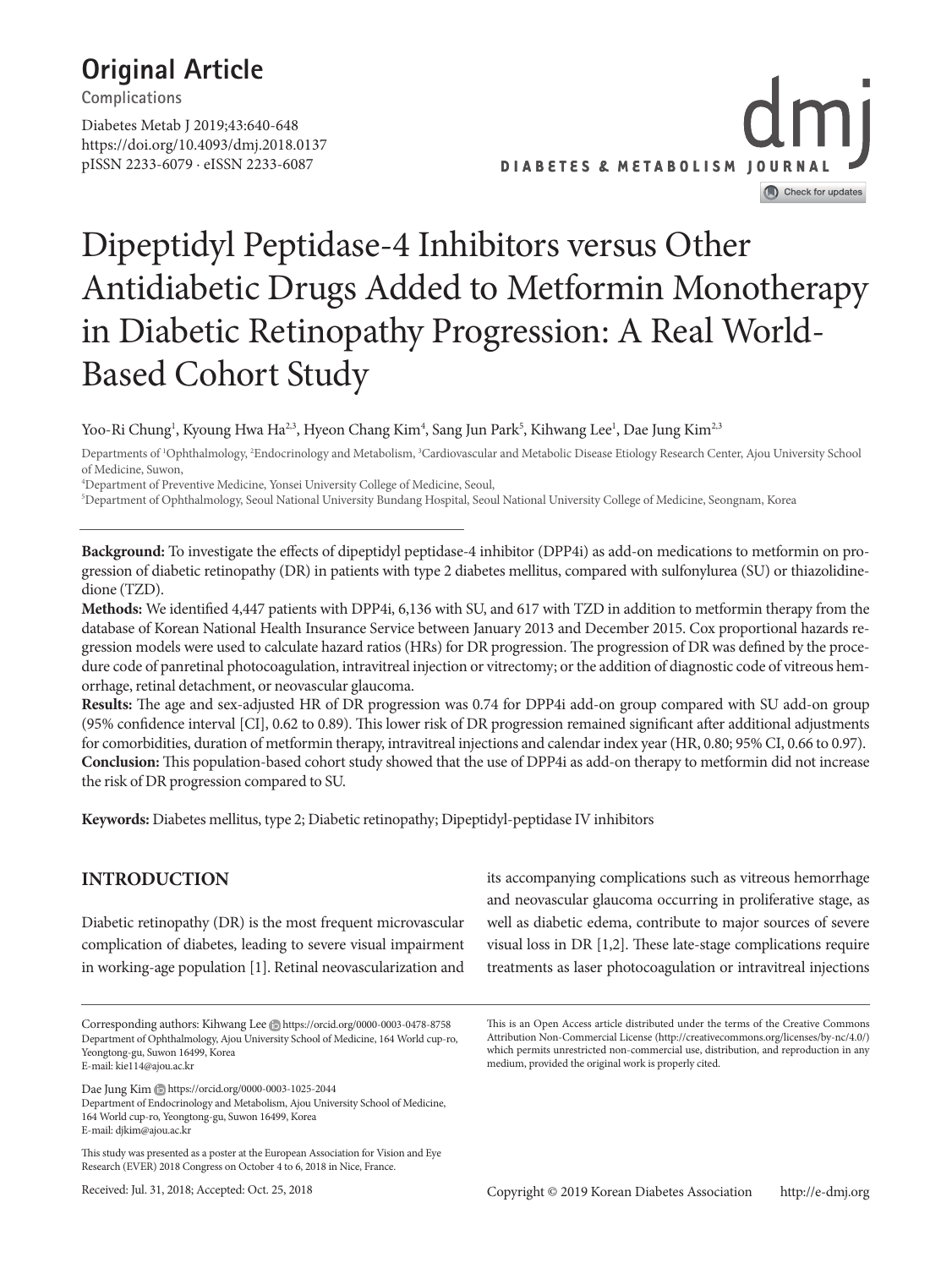of anti-vascular endothelial growth factor agents or corticosteroids, which need repeated treatments and result in high socioeconomic burden [3-5].

Metformin is commonly used antidiabetic drug as first-line therapy in United States as well as in Korea [6-8]. Sulfonylurea (SU) still remains the most commonly prescribed second-line agent, while the use of dipeptidyl peptidase-4 inhibitor (DP-P4i) increased significantly over the past decade [6-8]. DPP4i have introduced at the end of 2008 in Korea and approved by the Ministry of Food and Drug Safety in 2012 [9], and their prescription has been increased to be 4-fold in 2013 (38.4% of total antidiabetic prescription) compared to 2009 [6]. The antidiabetic effect of DPP4i is based on the glucose-lowering activities of the gastrointestinal hormone, glucagon-like peptide-1 [10]. DPP4i seems to be protective in cardiovascular events as well as in nephropathy through previous studies [10-13], while few investigations have been performed on retinopathy.

We previously investigated the effect of DPP4i to the progression of DR as a pilot study, showing that DPP4i had protective effect on DR progression independently from glucoselowering effect [14]. However, there are controversies concerning the effect of DPP4i in DR [15-17], which highlight further investigation for safety issue associated with DR and DPP4i. Accordingly, we investigated the risk of DR progression associated with DPP4i use based on real-world population-cohort study.

#### **METHODS**

#### **Study design and participants**

The study protocol was reviewed and approved by the Institutional Review Board of Severance Hospital at Yonsei University College of Medicine (IRB No. 4-2016-1005) and informed consent was waived because of the anonymous nature of the data. Data of approximately 50 million of Korean patients covered by the mandatory social National Health Insurance Service (NHIS) was investigated. The NHIS involves claim database including demographic information, diagnoses, prescriptions, and procedures. Diagnoses are coded using the International Classification of Diseases, 10th revision (ICD-10). The NHIS also requires all insured employees and self-employed individuals aged ≥40 years as well as their family dependents for general medical examination regularly every 2 years. This health screening data include body size, blood pressure, blood chemistry data including lipid profile, health behaviors, and

personal and family histories of diseases. We used the NHIS database for primary analysis, and secondary analysis implied the health screening data of NHIS.

This study used NHIS data (NHIS-2017-1-054) made by NHIS of Korea. We first extracted patients with type 2 diabetes mellitus (E11 to E14, ICD-10 codes) who had received metformin monotherapy for at least 90 days between January 2009 and December 2012. The second line antidiabetic medications implied DPP4i, SU, or thiazolidinedione (TZD), and those initiated second line antidiabetic therapy from January 2013 to December 2015 were included. Patients treated with above mentioned medications for more than 90 consecutive days were included, while those with insulin treatment were excluded. Further inclusion and exclusion criteria are summarized in Fig. 1.

#### **Outcomes and covariates**

The presence of DR was determined on the diagnostic code of DR (H36.0, ICD-10 code). Among the patients already diagnosed with DR, the progression of DR was defined by (1) the procedure code of panretinal photocoagulation (S5160), intravitreal injection (S5070) or vitrectomy (S5160 and S5121-22); or (2) the addition of diagnostic code of vitreous hemorrhage (H43.1 and H45.0, ICD-10 codes), retinal detachment (H33.0, H33.4, and H33.5, ICD-10 codes), or neovascular glaucoma (H40.5 and H40.88, ICD-10 codes). The definition of DR progression was based on the protocol of the Diabetic Retinopathy Clinical Research Network [18].

Following covariates were subjected to serial statistical adjustments to minimize confounding effects: age, sex, duration of metformin therapy, hypertension, dyslipidemia, atrial fibrillation, chronic kidney disease, microvascular complications of diabetes (neuropathy, or nephropathy), the Charlson comorbidity score, intravitreal injections, and calendar index year. The Charlson comorbidity score is a weighted index that implies the number and the seriousness of comorbid disease, used to predict survival in patients with multiple comorbidities [19]. The calendar index year was used to adjust selection bias associated with calendar time for cohort studies [20].

#### **Statistical analysis**

All analysis were performed using SAS software version 9.4 (SAS Institute Inc., Cary, NC, USA). Baseline characteristics were compared among DPP4i users, SU users, and TZD users as second line medication. Cox proportional hazards regres-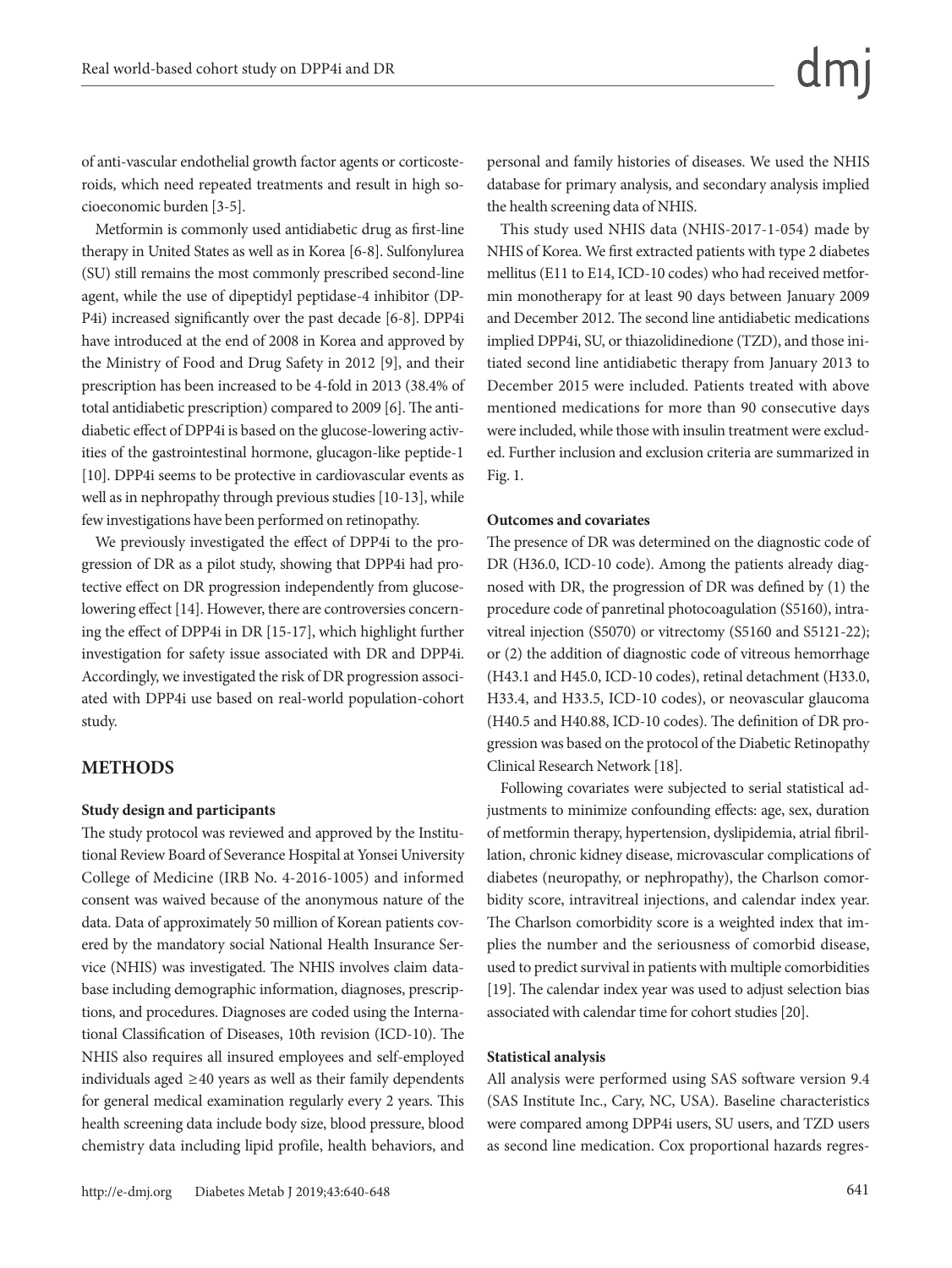

**Fig. 1.** Flow chart of the study design. MET, metformin; SU, sulfonylurea; DPP4i, dipeptidyl peptidase-4 inhibitor; TZD, thiazolidinedione.

sion models were used to calculate hazard ratios (HRs) and 95% confidence intervals (CIs) for DR progression. Potential confounders were sequentially adjusted in two statistical models as follows: model 1, age and sex; model 2, age, sex, duration of metformin therapy, the Charlson comorbidity score, intravitreal injections, calendar index year, and comorbidities (hypertension, dyslipidemia, atrial fibrillation, chronic kidney disease, and microvascular complications of diabetes).

For the analysis of the subgroup with health screening data, model 2 was adjusted for age, sex, duration of metformin therapy, body mass index, waist circumference, systolic blood pressure, total cholesterol, high density lipoprotein cholesterol, low density lipoprotein cholesterol, triglycerides, fasting glucose, serum creatinine level, smoking status, family history of stroke and heart disease, the Charlson comorbidity score, intravitreal injections, and calendar index year.

## **RESULTS**

Among patients with DR who used second line drug along with metformin, those using DPP4i finally implied 4,447 patients, those with SU were 6,136 patients, and those with TZD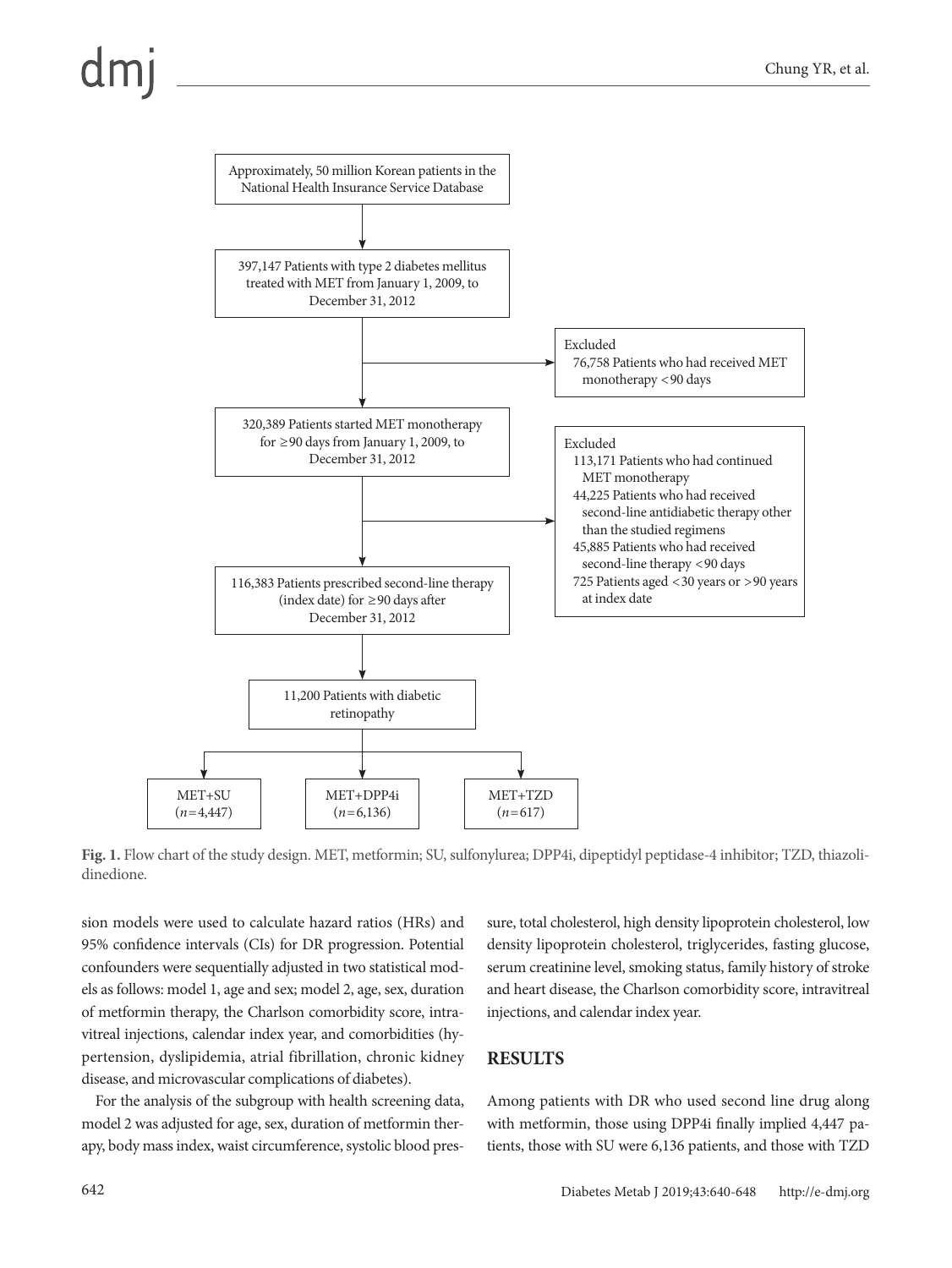| Variable                            | $MET+SU(n=4,447)$ | MET+DPP4i $(n=6,136)$ | MET+TZD $(n=617)$ | $P$ value |
|-------------------------------------|-------------------|-----------------------|-------------------|-----------|
| Age, yr                             | $61.1 \pm 10.6$   | $58.1 \pm 10.5$       | $58.1 \pm 10.5$   | < 0.001   |
| Men, sex                            | 2,064(46.4)       | 2,927(47.7)           | 323(52.4)         | 0.018     |
| Duration of MET monotherapy, mo     | $10.1 \pm 3.5$    | $10.3 \pm 3.6$        | $10.2 \pm 3.6$    | 0.002     |
| Duration of second line therapy, mo | $20.3 \pm 17.2$   | $19.7 \pm 15.7$       | $18.6 \pm 16.5$   | < 0.001   |
| Comorbidities                       |                   |                       |                   |           |
| Hypertension                        | 3,166(71.2)       | 4,124(67.2)           | 410(66.5)         | < 0.001   |
| Dyslipidemia                        | 3,155(71.0)       | 5,029(82.0)           | 482(78.1)         | < 0.001   |
| Atrial fibrillation                 | 67(1.5)           | 108(1.8)              | 10(1.6)           | 0.599     |
| Chronic kidney disease              | 59(1.3)           | 65(1.1)               | 6(1.0)            | 0.405     |
| Diabetic neuropathy                 | 652 (14.7)        | 877 (14.3)            | 69(11.2)          | 0.068     |
| Diabetic nephropathy                | 328(7.4)          | 662 (10.8)            | 72(11.7)          | < 0.001   |
| Charlson score, unit                | $3.3 \pm 1.8$     | $3.2 \pm 1.7$         | $3.2 \pm 1.7$     | 0.072     |
| Intravitreal injection              | 46(1.0)           | 60(1.0)               | 3(0.5)            | 0.429     |
| Inclusion year                      |                   |                       |                   | < 0.001   |
| 2009                                | 2,120(47.7)       | 3,079(50.2)           | 355(57.5)         |           |
| 2010                                | 1,113(25.0)       | 1,547(25.2)           | 128(20.8)         |           |
| 2011                                | 685 (15.4)        | 899 (14.7)            | 84 (13.6)         |           |
| 2012                                | 529 (11.9)        | 611(10.0)             | 50(8.1)           |           |

**Table 1.** Baseline characteristics by type of second-line antidiabetic medication

Values are presented as mean±standard deviation or number (%).

MET, metformin; SU, sulfonylurea; DPP4i, dipeptidyl peptidase-4 inhibitor; TZD, thiazolidinedione.

| Table 2. Hazard ratios for aggravation of diabetic retinopathy by type of second-line antidiabetic medication |  |  |  |  |
|---------------------------------------------------------------------------------------------------------------|--|--|--|--|
|---------------------------------------------------------------------------------------------------------------|--|--|--|--|

| Drugs     | PY    | No. of cases | Event rate,<br>$/100,000$ PY | Adjusted $1^a$      |         | Adjusted $2b$       |         |
|-----------|-------|--------------|------------------------------|---------------------|---------|---------------------|---------|
|           |       |              |                              | HR (95% CI)         | P value | $HR(95\% CI)$       | P value |
| MET+SU    | 7,087 | 3,271        | 46,154                       | 1.00                |         | 1.00                |         |
| MET+DPP4i | 7,835 | 4,217        | 53,823                       | $0.74(0.62 - 0.89)$ | 0.001   | $0.80(0.66 - 0.97)$ | 0.024   |
| MET+TZD   | 948   | 399          | 42,089                       | $0.45(0.27-0.76)$   | 0.003   | $0.50(0.29 - 0.84)$ | 0.009   |

PY, person-years; HR, hazard ratio; CI, confidence interval; MET, metformin; SU, sulfonylurea; DPP4i, dipeptidyl peptidase-4 inhibitor; TZD, thiazolidinedione.

<sup>a</sup>Adjusted for sex and age, <sup>b</sup>Adjusted for sex, age, duration of metformin therapy, hypertension, dyslipidemia, atrial fibrillation, chronic kidney disease, microvascular complications of diabetes (neuropathy, or nephropathy), the Charlson comorbidity score, intravitreal injections, and calendar index year.

were 617 patients (Fig. 1). The mean age of the study population was 59.3±10.6 years, and 47.4% were male. Baseline characteristics of these patients are presented in Table 1.

The age and sex-adjusted HR of DR progression was 0.74 (95% CI, 0.62 to 0.89; *P*=0.001) for DPP4i add-on group compared with SU add-on group (Table 2). This lower risk of DR progression remained significant after additional adjustments for comorbidities, duration of metformin therapy, intravitreal injections and calendar index year (HR, 0.80; 95% CI, 0.66 to

#### 0.97; *P*=0.024).

To adjust other confounding risk factors, we performed a subgroup analysis with additional adjustment for variables investigated at the health screening data of NHIS including fasting glucose level. Baseline characteristics of this subgroup are summarized in Supplementary Table 1. DPP4i add-on therapy was still associated with lower risk of DR progression although not statistically significant (HR, 0.89; 95% CI, 0.64 to 1.24; *P*= 0.493) (Table 3).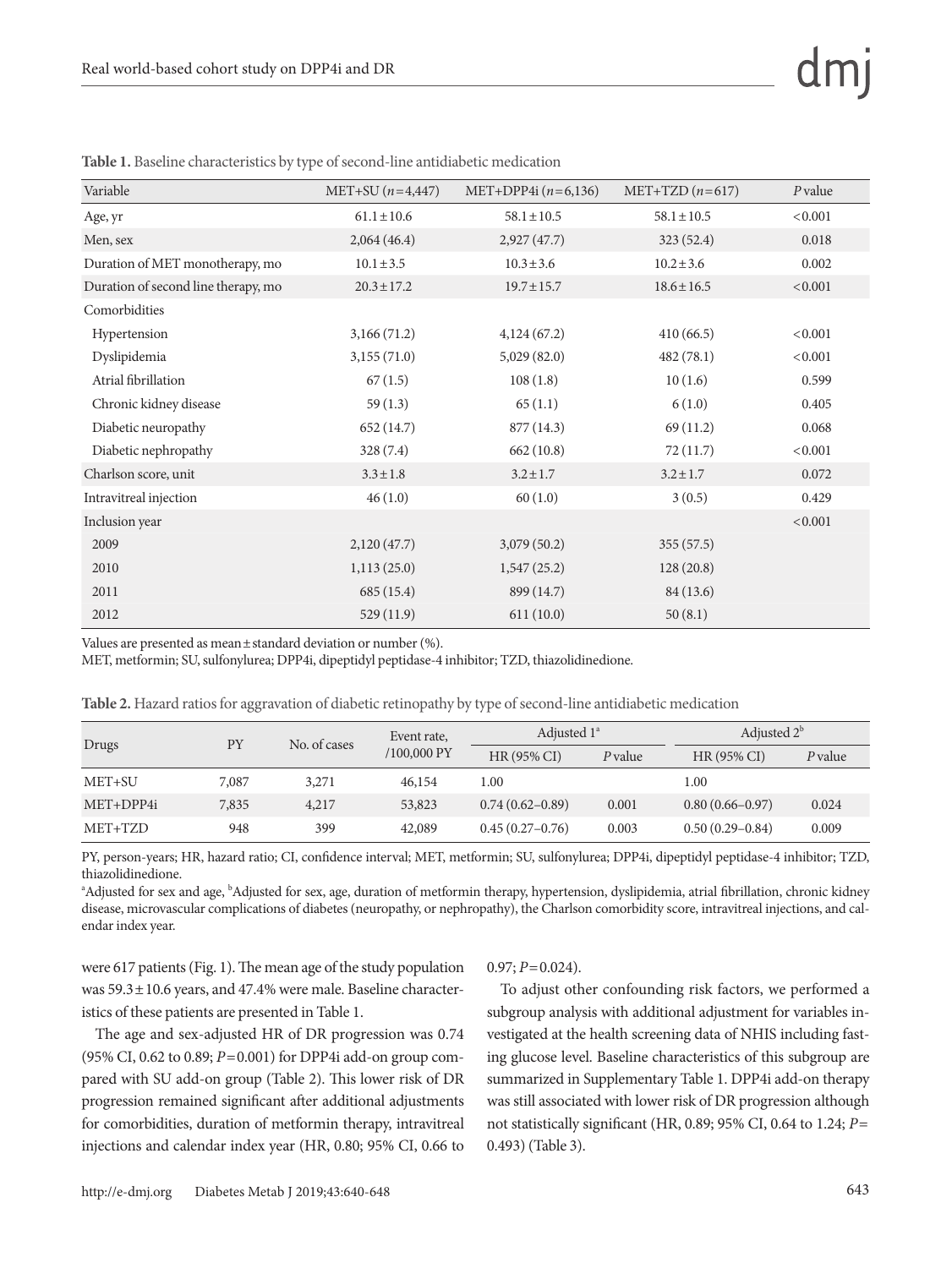**Table 3.** Hazard ratios for aggravation of diabetic retinopathy by type of second-line antidiabetic medication in a subgroup with available health screening data

| Drugs     | PY    | No. of cases | Event rate,<br>$/100,000$ PY | Adjusted $1^a$    |         | Adjusted $2^b$      |         |
|-----------|-------|--------------|------------------------------|-------------------|---------|---------------------|---------|
|           |       |              |                              | HR (95% CI)       | P value | $HR(95\% CI)$       | P value |
| MET+SU    | 2,436 | 1,106        | 45,402                       | 1.00              |         | 1.00                |         |
| MET+DPP4i | 3,065 | 1,630        | 53,181                       | $0.89(0.64-1.24)$ | 0.493   | $0.92(0.64-1.32)$   | 0.646   |
| MET+TZD   | 315   | 146          | 46,349                       | $0.36(0.11-1.13)$ | 0.079   | $0.38(0.12 - 1.22)$ | 0.103   |

PY, person-years; HR, hazard ratio; CI, confidence interval; MET, metformin; SU, sulfonylurea; DPP4i, dipeptidyl peptidase-4 inhibitor; TZD, thiazolidinedione.

<sup>a</sup>Adjusted for sex and age, <sup>b</sup>Adjusted for sex, age, duration of metformin therapy, body mass index, waist circumference, systolic blood pressure, total cholesterol, high density lipoprotein cholesterol, low density lipoprotein cholesterol, triglycerides, fasting glucose, serum creatinine level, smoking status, and family history of stroke and heart disease, the Charlson comorbidity score, intravitreal injections, and calendar index year.

#### **DISCUSSION**

In this study, less patients with DPP4i revealed DR progression than those with SU as add-on therapy. We previously reported a retrospective pilot study showing the protective effect of DP-P4i on DR progression based on Early Treatment Diabetic Retinopathy Study (ETDRS) severity scale, which was independent of glycemic control [14,21]. This study showed similar protective tendency, while the determination of DR progression was based on procedures required to treat complications or diagnoses associated with proliferative stage [18], not by the ETDRS severity scale. As the codes for procedures are mandatorily submitted in NHIS, less requirement of procedure codes with DPP4i use might reflect benefits for patients by less costs and saved time for treatment.

However, this protective effect of DPP4i was not evident in the subgroup analysis performed with those with available health screening data. The lower HR of DR progression with DPP4i was not statistically significant after adjusting variables including fasting glucose levels. It should be noted that the fasting glucose level was slightly higher in SU add-on group in Supplementary Table 1. Based on these data, there is a possibility that the benefit using DPP4i over SU in DR progression as shown in Table 1 might be due to better glycemic control since the glycemic control is important in DR progression [22]. A recent cohort study revealed that DPP4i did not increased overall risk of DR while a risk existed at early treatment phase, comparing ever-use and never-use cases of DPP4i [23]. Similarly, a cohort study with United States population aged 65 years or older reported that DPP4i use did not increase the risk of DR requiring treatments [24]. Taken together, it is reasonable to conclude that the use of DPP4i may not increase the risk of DR progression, compared to SU as add-on medication to metformin. DPP4i can be considered as second-line therapy in patient with type 2 diabetes mellitus, in safety from DR progression.

DR is one of major causes of visual impairment resulting in an important burden on health care systems [25-27], so that protective factors other than glycemic control need to be considered in clinical practice. Retinopathy and nephropathy share common pathogenesis as microvascular complications of diabetes [12]. Renoprotective effect of DPP4i has been reported [28-30], while there are few clinical studies on the effect of retinopathy [14]. Experimental studies on DR and DPP4i have revealed conflicting results. One study using linagliptin reported that loss of pericytes and retinal ganglion cells were prevented with the medication [16], while another study with sitagliptin also reported inhibition of blood-retinal barrier breakdown as well as decreased retinal inflammation and neuronal apoptosis [31]. Topical administration of DPP4i showed also protective effect by preventing neurodegeneration as well as vascular leakage in experimental diabetic retina [32]. However, there is still a study reporting increased vascular leakage with DPP4i suggesting possibility of DR progression [15].

Relatively small number of patients with TZD were included in this study compared to those with DPP4i or SU, which might be associated with low rate of TZD prescription in Korea [6]. Anti-angiogenic and anti-inflammatory effects of TZD in ischemic retina have been reported in experimental studies [33,34], while a recent cohort study revealed no consistent evidence of DR progression in patients with TZD suggesting no association [35]. The low HR of DR aggravation in patients with TZD shown in this study was not further discussed here to avoid misinterpretation of the results, which need to be in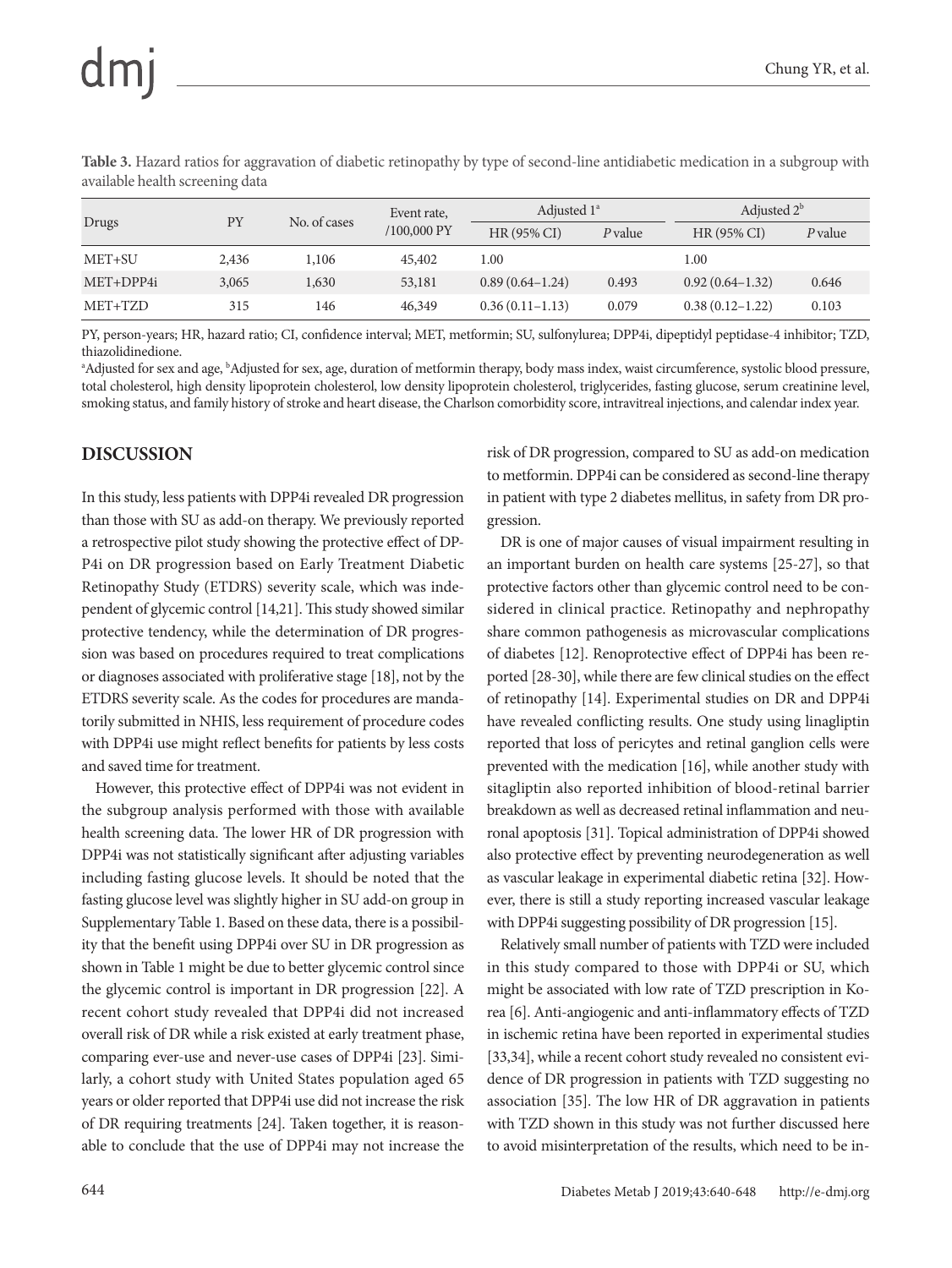vestigated with larger sample size of patients with TZD.

There are several limitations in this study. First, the presence of DR was defined by the presence of diagnostic code from NHIS database. Although the diagnostic code is mandatory for any patient, the accuracy of diagnoses are not adjudicated by medical records or laboratory tests. Second, bevacizumab is one of the widely used treatment for diabetic macular edema or complications of proliferative DR [36,37], but intravitreal injection of bevacizumab was not identified in this analysis as this procedure is not covered by NHIS due to its off-label use in Korea. However, the ratio of patients treated intravitreally with other medications (ranibizumab, aflibercept, triamcinolone, or dexamethasone implants) were not different between groups, so that intravitreal bevacizumab injections may be also similar between groups as this may not be one-sided. Third, lack of glycemic control data is also critical, as intensive glycemia treatment and intensive combination treatment of dyslipidemia are well known to reduce the rate of DR aggravation [22]. We tried to overcome this limitation by adjusting fasting glucose levels instead in our subgroup analysis, although insufficient to reflect the whole study population. Lastly, follow-up period for DR aggravation was relatively short to compare the effect for second-line antidiabetic medications. However, above mentioned limitations might affect both DPP4i group and SU group, so that one-sided application might be prevented. Further study with larger sample size of patients with blood chemistry data would be helpful, so that more criteria would be available for the choice of second-line antidiabetic medications.

In conclusion, this population-based cohort study demonstrated that the use of DPP4i as second line medication did not increase the risk of DR progression compared with SU in patients with DR. This suggests that DPP4i can be considered as second line antidiabetic medication safely in patients with DR.

#### **SUPPLEMENTARY MATERIALS**

Supplementary materials related to this article can be found online at https://doi.org/10.4093/dmj.2018.0137.

## **CONFLICTS OF INTEREST**

No potential conflict of interest relevant to this article was reported.

#### **AUTHOR CONTRIBUTIONS**

Conception or design: H.C.K., K.L., D.J.K. Acquisition, analysis, or interpretation of data: K.H.H., S.J.P. Drafting the work or revising: Y.R.C. Final approval of the manuscript: K.L., D.J.K.

## **ORCID**

Yoo-Ri Chung *https://orcid.org/0000-0002-6871-6721* Kihwang Lee *https://orcid.org/0000-0003-0478-8758* Dae Jung Kim *https://orcid.org/0000-0003-1025-2044*

#### **ACKNOWLEDGMENTS**

This study used National Health Insurance Service (NHIS) data (NHIS-2018-1-348) made by NHIS of Korea. The authors declare no conflict of interest with NHIS. This study was supported by a grant of the Korea Health Technology R&D Project through the Korea Health Industry Development Institute (KHIDI), funded by the Ministry of Health and Welfare, Republic of Korea (grant number: HI13C0715). The funding organization had no role in the design or conduct of this research.

#### **REFERENCES**

- 1. Stitt AW, Lois N, Medina RJ, Adamson P, Curtis TM. Advances in our understanding of diabetic retinopathy. Clin Sci (Lond) 2013;125:1-17.
- 2. Bandello F, Lattanzio R, Zucchiatti I, Del Turco C. Pathophysiology and treatment of diabetic retinopathy. Acta Diabetol 2013;50:1-20.
- 3. Pearson PA, Comstock TL, Ip M, Callanan D, Morse LS, Ashton P, Levy B, Mann ES, Eliott D. Fluocinolone acetonide intravitreal implant for diabetic macular edema: a 3-year multicenter, randomized, controlled clinical trial. Ophthalmology 2011;118:1580-7.
- 4. Sivaprasad S, Crosby-Nwaobi R, Heng LZ, Peto T, Michaelides M, Hykin P. Injection frequency and response to bevacizumab monotherapy for diabetic macular oedema (BOLT Report 5). Br J Ophthalmol 2013;97:1177-80.
- 5. Ip MS, Domalpally A, Sun JK, Ehrlich JS. Long-term effects of therapy with ranibizumab on diabetic retinopathy severity and baseline risk factors for worsening retinopathy. Ophthalmolo-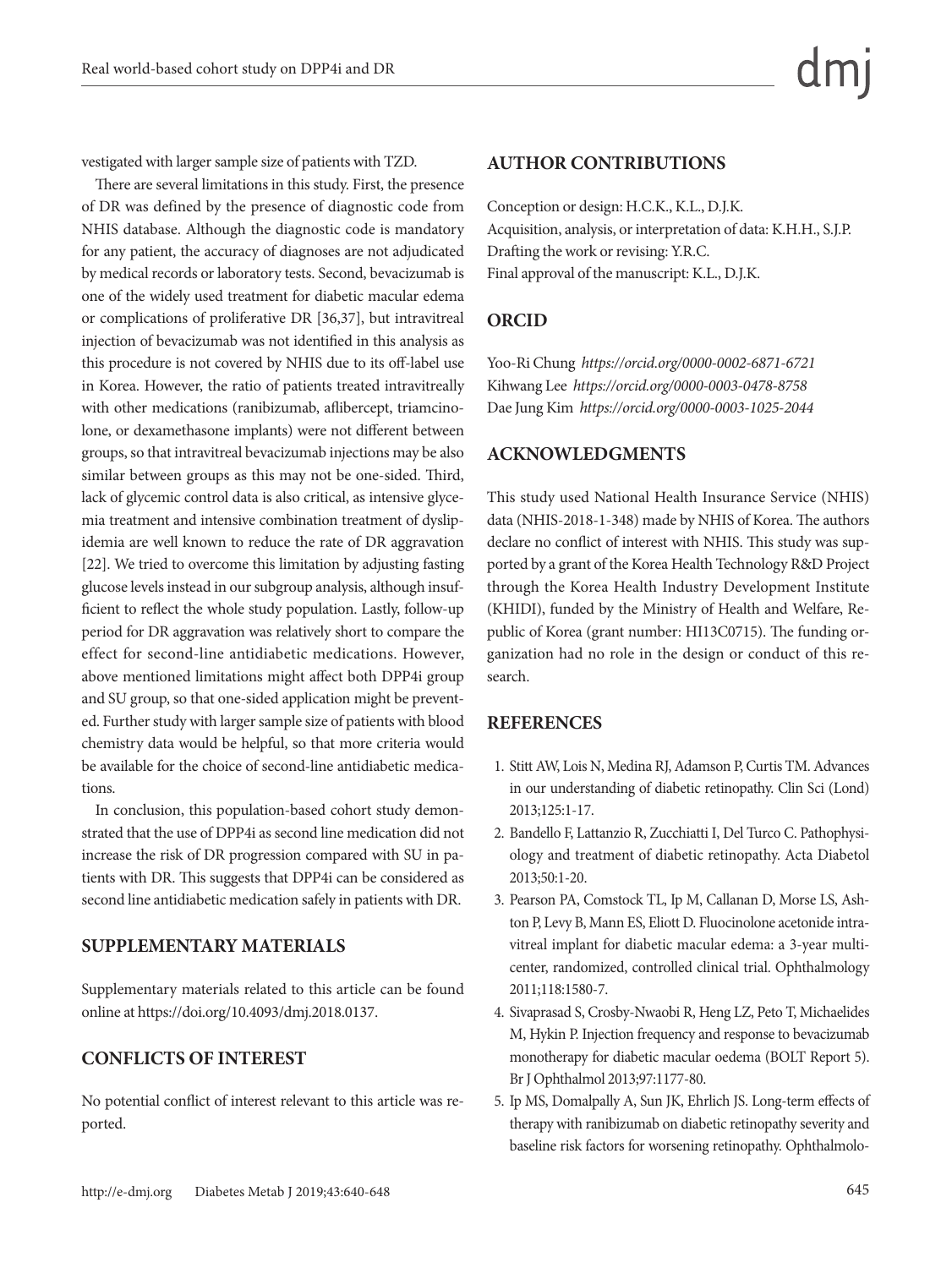gy 2015;122:367-74.

- 6. Ko SH, Kim DJ, Park JH, Park CY, Jung CH, Kwon HS, Park JY, Song KH, Han K, Lee KU, Ko KS; Task Force Team for Diabetes Fact Sheet of the Korean Diabetes Association. Trends of antidiabetic drug use in adult type 2 diabetes in Korea in 2002- 2013: nationwide population-based cohort study. Medicine (Baltimore) 2016;95:e4018.
- 7. Hampp C, Borders-Hemphill V, Moeny DG, Wysowski DK. Use of antidiabetic drugs in the U.S., 2003-2012. Diabetes Care 2014;37:1367-74.
- 8. Ko SH, Han K, Lee YH, Noh J, Park CY, Kim DJ, Jung CH, Lee KU, Ko KS. Past and current status of adult type 2 diabetes mellitus management in Korea: a National Health Insurance Service database analysis. Diabetes Metab J 2018;42:93-100.
- 9. Kim SH, Yoo JH, Lee WJ, Park CY. Gemigliptin: an update of its clinical use in the management of type 2 diabetes mellitus. Diabetes Metab J 2016;40:339-53.
- 10. Mishriky BM, Cummings DM, Tanenberg RJ. The efficacy and safety of DPP4 inhibitors compared to sulfonylureas as add-on therapy to metformin in patients with type 2 diabetes: a systematic review and meta-analysis. Diabetes Res Clin Pract 2015;109:378-88.
- 11. Ha KH, Kim B, Choi H, Kim DJ, Kim HC. Cardiovascular events associated with second-line anti-diabetes treatments: analysis of real-world Korean data. Diabet Med 2017;34:1235- 43.
- 12. Avogaro A, Fadini GP. The effects of dipeptidyl peptidase-4 inhibition on microvascular diabetes complications. Diabetes Care 2014;37:2884-94.
- 13. Patil HR, Al Badarin FJ, Al Shami HA, Bhatti SK, Lavie CJ, Bell DS, O'Keefe JH. Meta-analysis of effect of dipeptidyl peptidase-4 inhibitors on cardiovascular risk in type 2 diabetes mellitus. Am J Cardiol 2012;110:826-33.
- 14. Chung YR, Park SW, Kim JW, Kim JH, Lee K. Protective effects of dipeptidyl peptidase-4 inhibitors on progression of diabetic retinopathy in patients with type 2 diabetes. Retina 2016;36: 2357-63.
- 15. Lee CS, Kim YG, Cho HJ, Park J, Jeong H, Lee SE, Lee SP, Kang HJ, Kim HS. Dipeptidyl peptidase-4 inhibitor increases vascular leakage in retina through VE-cadherin phosphorylation. Sci Rep 2016;6:29393.
- 16. Dietrich N, Kolibabka M, Busch S, Bugert P, Kaiser U, Lin J, Fleming T, Morcos M, Klein T, Schlotterer A, Hammes HP. The DPP4 inhibitor linagliptin protects from experimental diabetic retinopathy. PLoS One 2016;11:e0167853.
- 17. Fadini GP, Avogaro A. How to interpret the role of SDF-1α on diabetic complications during therapy with DPP-4 inhibitors. Cardiovasc Diabetol 2018;17:22.
- 18. Bressler SB, Liu D, Glassman AR, Blodi BA, Castellarin AA, Jampol LM, Kaufman PL, Melia M, Singh H, Wells JA; Diabetic Retinopathy Clinical Research Network. Change in diabetic retinopathy through 2 years: secondary analysis of a randomized clinical trial comparing aflibercept, bevacizumab, and ranibizumab. JAMA Ophthalmol 2017;135:558-68.
- 19. Charlson ME, Pompei P, Ales KL, MacKenzie CR. A new method of classifying prognostic comorbidity in longitudinal studies: development and validation. J Chronic Dis 1987;40: 373-83.
- 20. Törner A, Duberg AS, Dickman P, Svensson A. A proposed method to adjust for selection bias in cohort studies. Am J Epidemiol 2010;171:602-8.
- 21. Early Treatment Diabetic Retinopathy Study Research Group. Grading diabetic retinopathy from stereoscopic color fundus photographs: an extension of the modified Airlie House classification. ETDRS report number 10. Ophthalmology 1991;98(5 Suppl):786-806.
- 22. ACCORD Study Group; ACCORD Eye Study Group, Chew EY, Ambrosius WT, Davis MD, Danis RP, Gangaputra S, Greven CM, Hubbard L, Esser BA, Lovato JF, Perdue LH, Goff DC Jr, Cushman WC, Ginsberg HN, Elam MB, Genuth S, Gerstein HC, Schubart U, Fine LJ. Effects of medical therapies on retinopathy progression in type 2 diabetes. N Engl J Med 2010; 363:233-44.
- 23. Kim NH, Choi J, Kim NH, Choi KM, Baik SH, Lee J, Kim SG. Dipeptidyl peptidase-4 inhibitor use and risk of diabetic retinopathy: a population-based study. Diabetes Metab 2018;44: 361-7.
- 24. Wang T, Hong JL, Gower EW, Pate V, Garg S, Buse JB, Sturmer T. Incretin-based therapies and diabetic retinopathy: real-world evidence in older U.S. adults. Diabetes Care 2018;41:1998-2009.
- 25. Ross EL, Hutton DW, Stein JD, Bressler NM, Jampol LM, Glassman AR; Diabetic Retinopathy Clinical Research Network. Cost-effectiveness of aflibercept, bevacizumab, and ranibizumab for diabetic macular edema treatment: analysis from the diabetic retinopathy clinical research network comparative effectiveness trial. JAMA Ophthalmol 2016;134:888- 96.
- 26. Kusuhara S, Fukushima Y, Ogura S, Inoue N, Uemura A. Pathophysiology of diabetic retinopathy: the old and the new. Diabetes Metab J 2018;42:364-76.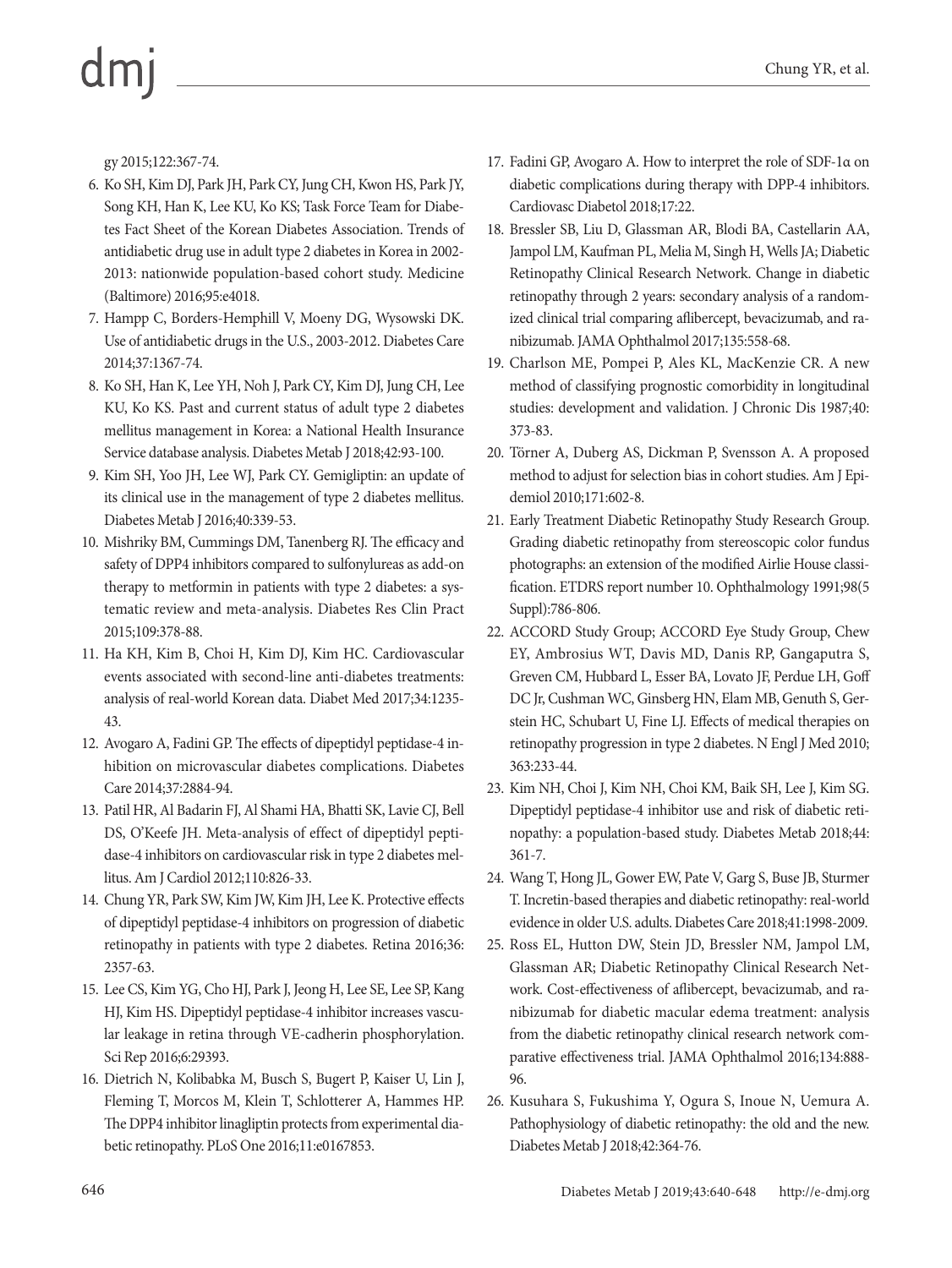- 27. Ghaem H, Daneshi N, Riahi S, Dianatinasab M. The prevalence and risk factors for diabetic retinopathy in Shiraz, Southern Iran. Diabetes Metab J 2018;42:538-43.
- 28. Kim YG, Byun J, Yoon D, Jeon JY, Han SJ, Kim DJ, Lee KW, Park RW, Kim HJ. Renal protective effect of DPP-4 inhibitors in type 2 diabetes mellitus patients: a cohort study. J Diabetes Res 2016;2016: 1423191.
- 29. Esaki H, Tachi T, Goto C, Sugita I, Kanematsu Y, Yoshida A, Saito K, Noguchi Y, Ohno Y, Aoyama S, Yasuda M, Mizui T, Yamamura M, Teramachi H. Renoprotective effect of dipeptidyl peptidase-4 inhibitors in patients with type 2 diabetes mellitus. Front Pharmacol 2017;8:835.
- 30. Mega C, Teixeira-de-Lemos E, Fernandes R, Reis F. Renoprotective effects of the dipeptidyl peptidase-4 inhibitor sitagliptin: a review in type 2 diabetes. J Diabetes Res 2017;2017:5164292.
- 31. Goncalves A, Marques C, Leal E, Ribeiro CF, Reis F, Ambrosio AF, Fernandes R. Dipeptidyl peptidase-IV inhibition prevents blood-retinal barrier breakdown, inflammation and neuronal cell death in the retina of type 1 diabetic rats. Biochim Biophys Acta 2014;1842:1454-63.
- 32. Hernandez C, Bogdanov P, Sola-Adell C, Sampedro J, Valeri M, Genis X, Simo-Servat O, Garcia-Ramirez M, Simo R. Topical

administration of DPP-IV inhibitors prevents retinal neurodegeneration in experimental diabetes. Diabetologia 2017;60: 2285-98.

- 33. Higuchi A, Ohashi K, Shibata R, Sono-Romanelli S, Walsh K, Ouchi N. Thiazolidinediones reduce pathological neovascularization in ischemic retina via an adiponectin-dependent mechanism. Arterioscler Thromb Vasc Biol 2010;30:46-53.
- 34. Murata T, Hata Y, Ishibashi T, Kim S, Hsueh WA, Law RE, Hinton DR. Response of experimental retinal neovascularization to thiazolidinediones. Arch Ophthalmol 2001;119:709-17.
- 35. Gower EW, Lovato JF, Ambrosius WT, Chew EY, Danis RP, Davis MD, Goff DC Jr, Greven CM; ACCORD Study Group. Lack of longitudinal association between thiazolidinediones and incidence and progression of diabetic eye disease: the AC-CORD eye study. Am J Ophthalmol 2018;187:138-47.
- 36. Stewart MW. Treatment of diabetic retinopathy: recent advances and unresolved challenges. World J Diabetes 2016;7:333-41.
- 37. Virgili G, Parravano M, Evans JR, Gordon I, Lucenteforte E. Anti-vascular endothelial growth factor for diabetic macular oedema: a network meta-analysis. Cochrane Database Syst Rev 2017;6:CD007419.